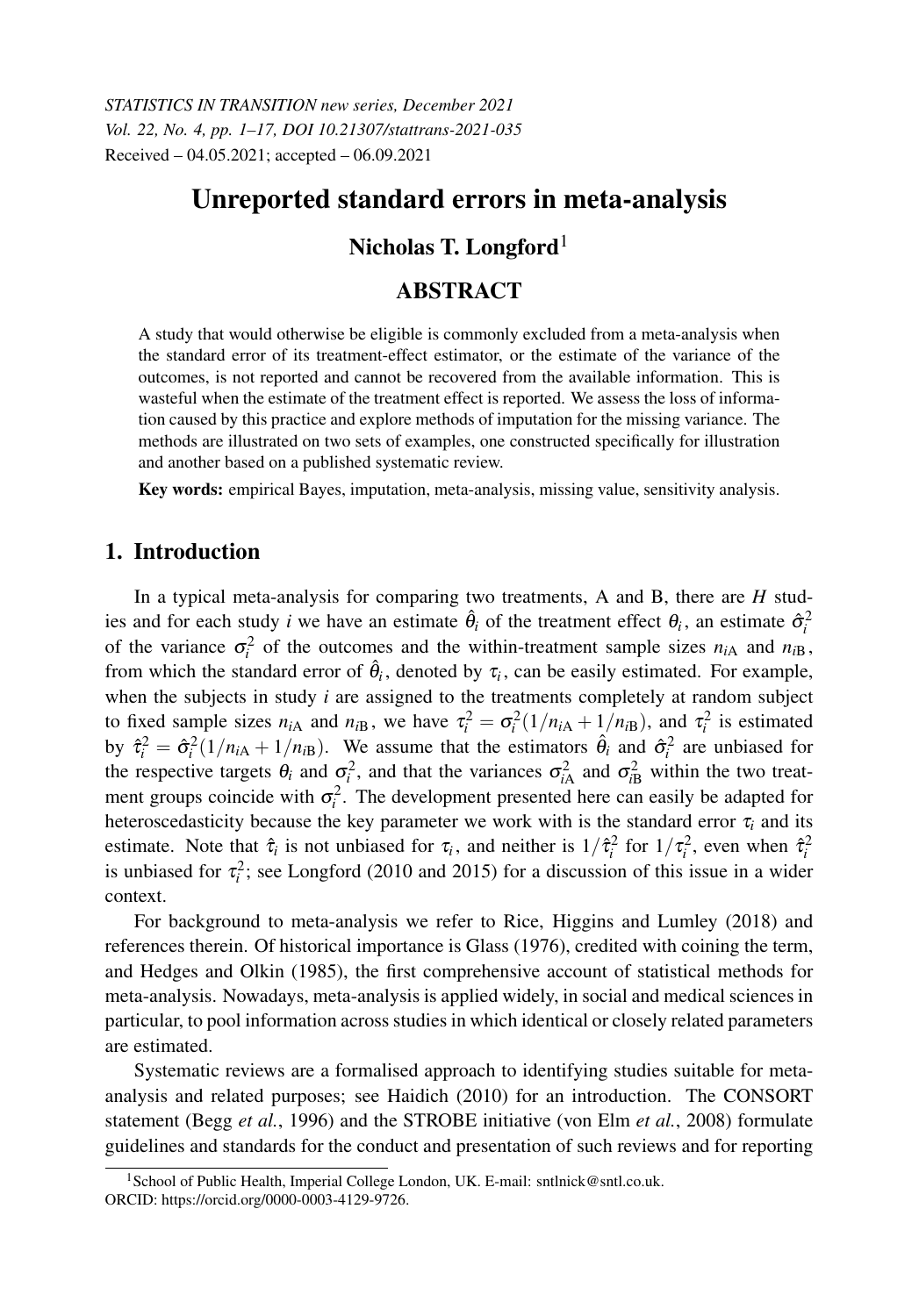single case studies in a manner conducive to their use in future systematic reviews. They are widely adopted today.

We are concerned with the setting in which an estimate of the sampling variance  $\tau_i^2$  is not available for one or a few studies. We deal with the case of a single study for which  $\hat{\tau}_i^2$  is not available, but the proposed methods and conclusions carry over to meta-analysis in which several studies have this deficiency. Our focus is on meta-analysis with only a few studies, to which even a single study may contribute with a relatively large amount of information, so we can ill-afford to discard it. We assume that the estimates  $\hat{\theta}_i$  and the sample sizes  $n_{iA}$  and  $n_{iB}$  are available for all studies.

There are two generic methods for dealing with missing values in an analysis. By listwise deletion, we apply the planned analysis to the units (studies in a meta-analysis) for which we have complete information. This is wasteful because we discard some studies even though we have their estimates  $\hat{\theta}_i$ , and sometimes also the sample sizes  $n_i$  and other details. By imputation, we substitute a value for each missing data item. However well we may estimate the missing values  $\hat{\sigma}_i^2$  (or  $\hat{\tau}_i^2$ ), we overstate the precision of the estimator  $\hat{\theta}$  of the overall treatment effect  $\theta$  because by treating the imputed values  $\tilde{\sigma}_i^2$  (or  $\tilde{\tau}_i^2$ ) on par with the corresponding estimates we pretend to have more information than was in fact collected. Multiple imputation (Rubin, 2004) addresses this deficiency in a principled way, although it entails some complexities in our context.

Various forms of sensitivity analysis can hone in on the range of plausible values of the complete-data estimator of the average treatment effect. For outcomes with values in a finite range, imputation of extreme values is an obvious starting point. For an improvement of this method, see Gamble and Hollis (2005). Publication bias is another issue related to missing values. It concerns studies that were conducted but their results were not published. For a landmark contribution to this topic, see Duval and Tweedie (2000). Rothstein, Sutton and Borenstein (2005) is an authoritative edited volume dedicated to this subject. See Lin and Chu (2018) for a recent contribution.

Our problem relates to a study published with incomplete information. On the one hand, we want to rescue such a study for the meta-analysis by using all the available data; on the other hand, we want to reflect in the statements we make the loss due to the incompleteness. In brief, we want to be 'honest' in our inferential statements.

We explore two general approaches, modelling and sensitivity analysis. In Section 3, we specify an empirical Bayes model for the variances  $\sigma_i^2$  and impute a random draw from the approximated conditional distribution of the missing variance  $\sigma_{H+1}^2$ . This imputation is replicated (independently repeated) several times, to generate a set of plausible completions of the dataset. We assume that the study-specific treatment effects coincide;  $\theta_i = \theta$  for all studies *i*. In Section 3.2 we discuss random-effects meta-analysis (DerSimonian and Laird, 1986), in which this assumption is relaxed and the treatment effects θ*<sup>i</sup>* are a random sample from an unknown distribution.

In Section 4, we apply a method motivated by sensitivity analysis, in which we consider a plausible range of values of  $\sigma_i^2$ , or  $\tau_i^2$ , and evaluate the corresponding estimates of the overall effect θ and standard errors of  $\hat{\theta}$ . Section 5 applies the methods to a meta-analysis with complete information, in which the standard error of one study is masked. Section 6 discusses some peripheral issues; they include elicitation of the information about the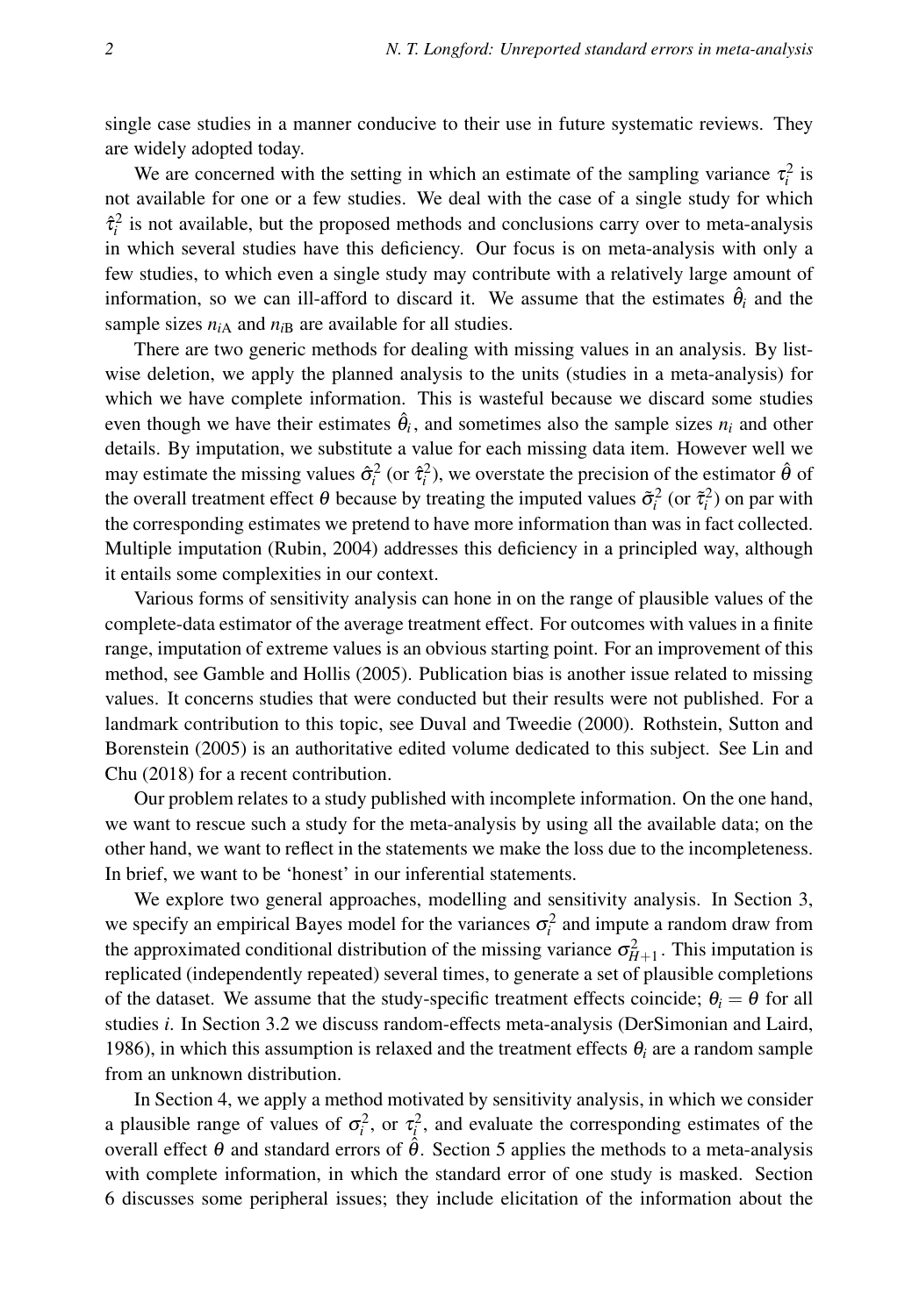|             | Case A     |                      |       | Case B            |                |       |  | Case C           |                |       |
|-------------|------------|----------------------|-------|-------------------|----------------|-------|--|------------------|----------------|-------|
| Study $(i)$ | $\theta_i$ | $\hat{\tau}_{i}^{2}$ | $n_i$ | $\ddot{\theta_i}$ | $\hat{\tau}^2$ | $n_i$ |  | $\hat{\theta}_i$ | $\hat{\tau}^2$ | $n_i$ |
|             | 0.467      | 0.260                | 80    | 0.617             | 0.260          | 80    |  | 0.567            | 0.260          | 80    |
| 2           | 0.082      | 0.365                | 46    | 0.232             | 0.365          | 46    |  | 0.182            | 0.365          | 46    |
| 3           | 0.384      | 0.229                | 102   | 0.534             | 0.229          | 102   |  | 0.484            | 0.229          | 102   |
| 4           | 0.163      | 0.282                | 66    | 0.313             | 0.282          | 66    |  | 0.263            | 0.282          | 66    |
| 5           | 0.691      |                      | 92    | 0.691             |                | 92    |  | 0.621            |                | 92    |

Table 1: Examples of sets of five studies included in a meta-analysis, with the sampling variance estimate  $\hat{\tau}_i^2$  not available for one study.

missing value(s) and exploiting the information about the mean-variance relationship of the outcomes.

Table 1 presents three examples, A, B and C, of study results for meta-analysis, each with  $H + 1 = 5$  studies, on which we illustrate the methods we develop. In each example, all five studies have two treatment arms, with equal variances and equal sample sizes within the arms of each study;  $\sigma_{iA}^2 = \sigma_{iB}^2 = \sigma_i^2$  and  $n_{iA} = n_{iB} = \frac{1}{2}n_i$ ,  $i = 1, ..., 5$ . The quintets of sample sizes  $n_i$  and the quartets of estimates of  $\tau_i^2$  are the same across the three cases, only the sets of estimates differ.

By back-calculating the within-treatment variance estimates we can check that the variances are very likely to differ; the estimates are in the range 8.4 – 11.7. Study 5, with  $\hat{\tau}_5^2$  not available, has an unexceptional sample size. In each case  $A - C$ , we consider the plausible range (0.17,0.28) for  $\hat{\tau}_5^2$ . That is, we rule out the possibility that  $\tau_5^2$  may be smaller than 0.17 or larger than 0.28. This choice is informed by the sample size and the variances in the other studies. Some leeway at either limit of their range is allowed since the (unknown) variance may be larger or smaller than the four recorded variances. In practice, expert opinion may provide some additional input.

## 2. Information gained by using imputation

Suppose we have *H* studies with complete information and another study,  $H + 1$ , with the value of  $\hat{\tau}_{H+1}^2$  (or  $\hat{\sigma}_{H+1}^2$ ) missing. The treatment effect common to the *H* studies is estimated by

$$
\hat{\theta}_- = \frac{w_1 \,\hat{\theta}_1 + \dots + w_H \,\hat{\theta}_H}{W_H} \,,
$$

where  $w_i = 1/\hat{\tau}_i^2$  and  $W_H = w_1 + \cdots + w_H$ . Ignoring the uncertainty about the weights  $w_i$ , that is, about the variances  $\tau_i^2$ , leads to the expression var $(\hat{\theta}_-) = 1/W_H$ . This confirms that *information*, defined as the reciprocal of the sampling variance, is additive. Specifically, the information about  $\theta$  contained in study *i* is  $w_i$ , in the collection of *H* studies it is  $W_H$  and, if  $\tau_{H+1}^2$  were available, it would be  $W_H + w_{H+1}$  in the  $H+1$  studies.

If we had complete information about study  $H + 1$ , we would evaluate the version of the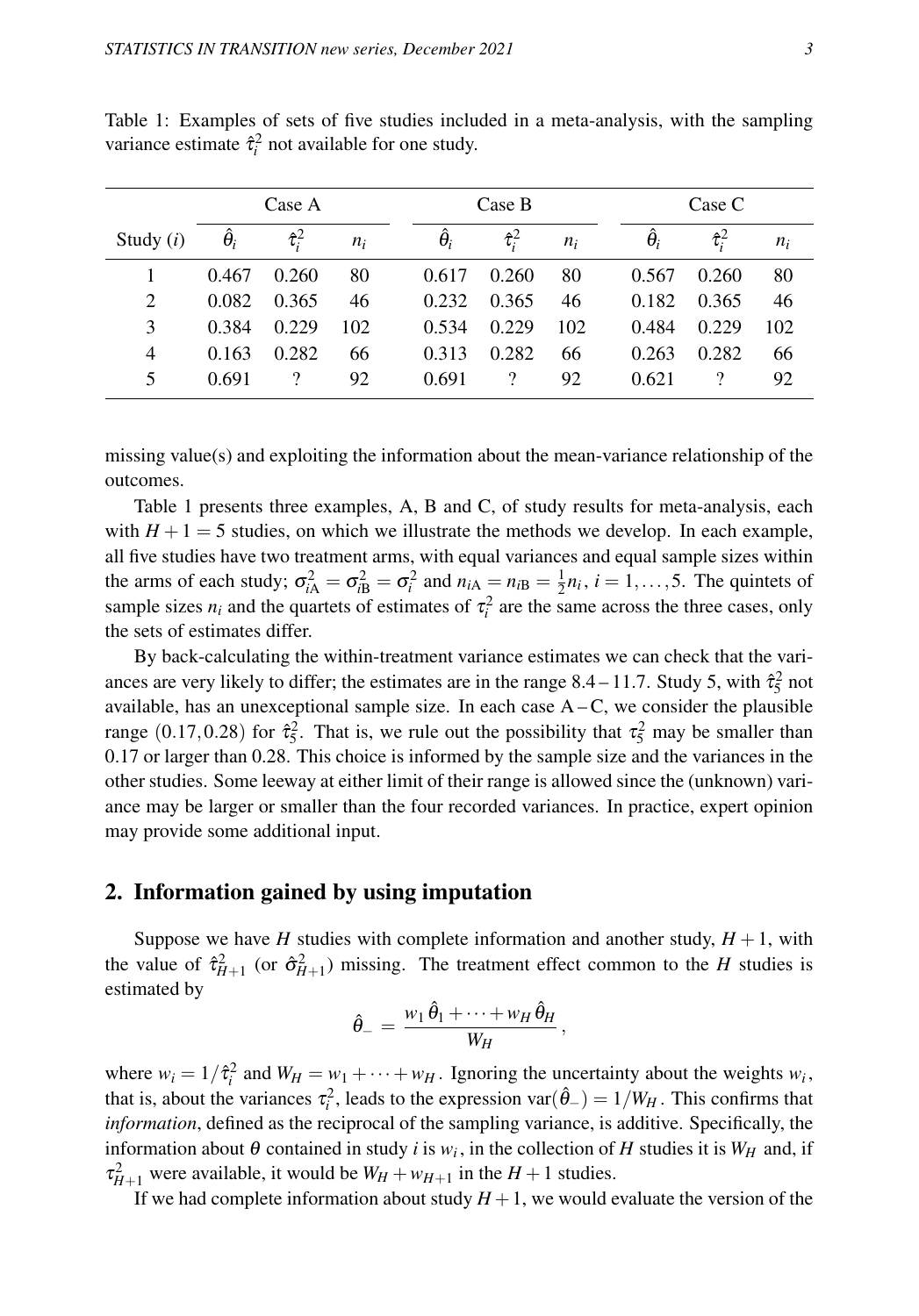estimator  $\hat{\theta}$  for *H* + 1 studies, that is,

$$
\hat{\theta}_+ = \frac{W_H \, \hat{\theta}_- + w_{H+1} \, \hat{\theta}_{H+1}}{W_H + w_{H+1}}.
$$

If  $w_{H+1}$  were known the variance of the estimator of  $\theta$  would be reduced by

$$
\frac{1}{W_H} - \frac{1}{W_H + w_{H+1}} = \frac{w_{H+1}}{W_H (W_H + w_{H+1})},
$$

or by  $100w_{H+1}/(W_H + w_{H+1})\%$ . As  $w_{H+1}$  is not known, the potential for reduction is smaller. When  $w_{H+1}$  is not known, but a plausible range for it is defined, then we can find the plausible range of this percentage. In the cases in Table 1, this range is  $(19.8, 28.9)\%$ . The plausible reduction of the standard error is in the range  $(9.5,13.5)\%$ . Thus, a lot is at stake; the sampling variance could be reduced by as much as 29%, but the uncertainty about the magnitude of this stake, about 9%, is not trivial either.

# 3. Empirical Bayes model for  $\sigma_i^2$

Imputation for a variance estimate is based on an estimate of the distribution underlying the variances of the studies. We assume that this distribution is inverse gamma, and estimate its parameters. First we derive the marginal distribution of the estimator  $\hat{\sigma}_i^2$  of the withintreatment group variance  $\sigma_i^2$  in study  $i = 1, ..., H$ .

We assume that, conditionally on the variance  $\sigma_i^2$ ,  $k_i \hat{\sigma}_i^2 / \sigma_i^2$  has  $\chi^2$  distribution with  $k_i$ degrees of freedom. Thus, the conditional density of  $\hat{\sigma}_i^2$ , given its estimand  $\sigma_i^2$ , is

$$
f(x) = \frac{1}{\Gamma(\frac{1}{2}k_i)} \left(\frac{k_i}{2\sigma_i^2}\right)^{\frac{1}{2}k_i} x^{\frac{1}{2}k_i-1} \exp\left(-\frac{k_i x}{2\sigma_i^2}\right),
$$

where  $\Gamma$  is the gamma function. Further, we assume that the variances  $\sigma_i^2$  are a random sample from the inverse gamma distribution with parameters  $\alpha$  and  $\gamma$ :

$$
g(y) = \frac{1}{\Gamma(\gamma)} \alpha^{\gamma} \left(\frac{1}{y}\right)^{\gamma+1} \exp\left(-\frac{\alpha}{y}\right).
$$

The marginal density of  $\hat{\sigma}_i^2$  is obtained by integration of the joint density of  $\hat{\sigma}_i^2$  and  $\sigma_i^2$ :

$$
Cx^{\frac{1}{2}k_i-1}\int_0^{+\infty}\left(\frac{1}{y}\right)^{\frac{1}{2}k_i+\gamma+1}\exp\left\{-\frac{1}{y}\left(\alpha+\frac{1}{2}k_ix\right)\right\}dy
$$

$$
= C\Gamma\left(\frac{k_i}{2}+\gamma\right)\frac{x^{\frac{1}{2}k_i-1}}{\left(\alpha+\frac{1}{2}k_ix\right)^{\frac{1}{2}k_i+\gamma}},
$$

where *C* is the standardising constant, for which the expression is a density. We approximate the concluding expression by an inverse gamma density using the relation  $(1+c/k)^k \doteq e^c$ ,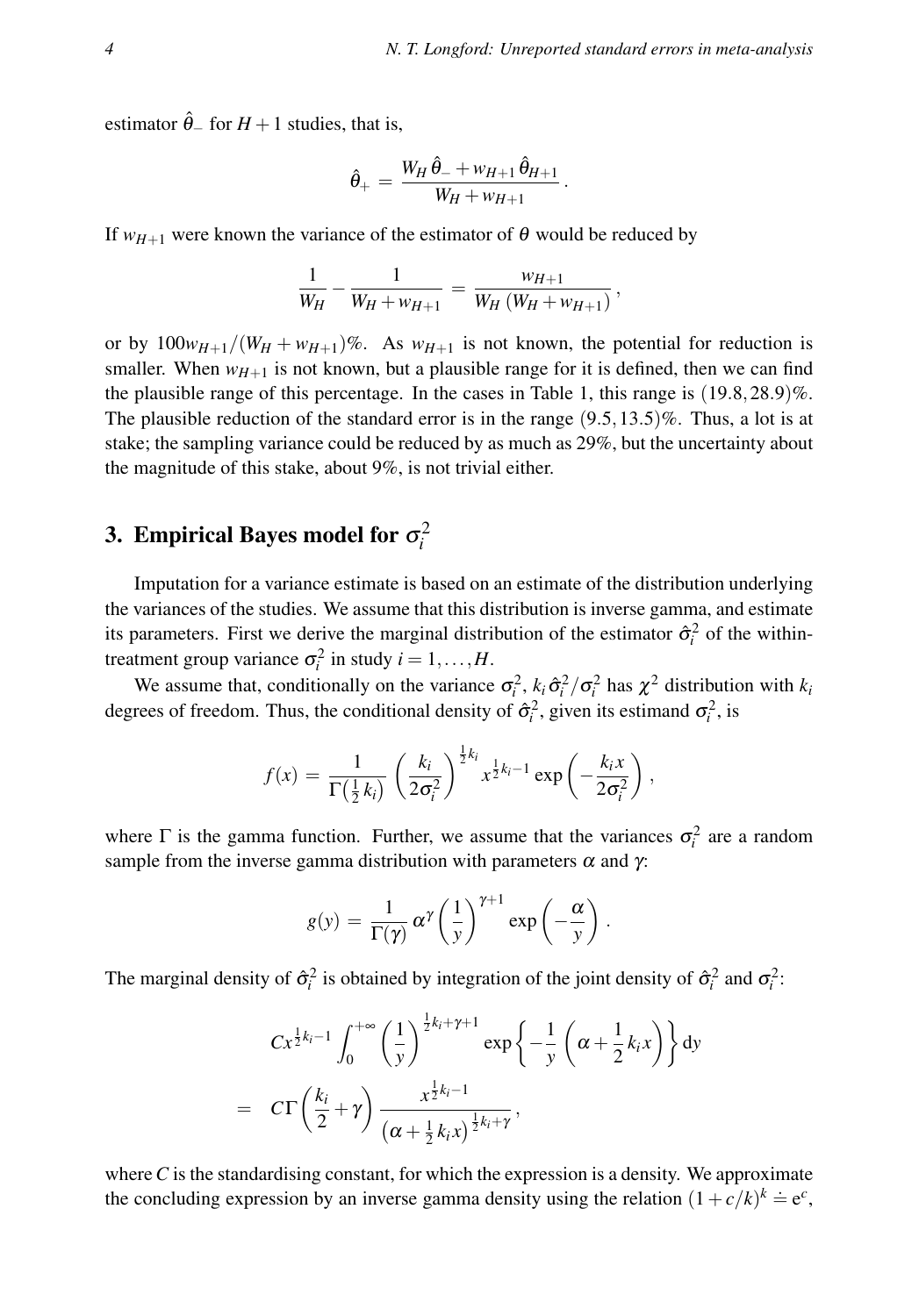precise for sufficiently large *k*. For the denominator, we have

$$
\begin{array}{rcl}\n\left(\alpha + \frac{k_i x}{2}\right)^{\frac{1}{2}k_i + \gamma} & = & \left(\frac{k_i x}{2}\right)^{\frac{1}{2}k_i + \gamma} \left(1 + \frac{2\alpha}{k_i x}\right)^{\frac{1}{2}k_i + \gamma} \\
& \doteq & \left(\frac{k_i x}{2}\right)^{\frac{1}{2}k_i + \gamma} \exp\left\{\frac{2\alpha}{k_i x}\left(\frac{1}{2}k_i + \gamma\right)\right\}.\n\end{array}
$$

Hence the approximation to the marginal density of  $\hat{\sigma}_i^2$  by an inverse gamma density,

$$
\frac{1}{\Gamma(\gamma)}\left\{\frac{\alpha}{k_i}\left(k_i+2\gamma\right)\right\}^{\gamma}\left(\frac{1}{x}\right)^{\gamma+1}\exp\left\{-\frac{\alpha}{k_ix}\left(k_i+2\gamma\right)\right\},\,
$$

where the first two factors standardise the expression to be a density. The expectation of this distribution is  $\mu=\alpha(1+2\gamma/k_i)/(\gamma-1),$  assuming that  $\gamma>1,$  and its variance is  $\mu^2/(\gamma-2),$ assuming that  $\gamma > 2$ . The parameters  $\alpha$  and  $\gamma$  of this density are estimated by maximising the loglikelihood

$$
l = -H \log \{\Gamma(\gamma)\} + H\gamma \log(\alpha) + \gamma \sum_{i=1}^{H} \log \left(\frac{k_i + 2\gamma}{k_i}\right) - (\gamma + 1) \sum_{i=1}^{H} \log(\hat{\sigma}_i^2) - \alpha \sum_{i=1}^{H} \frac{k_i + 2\gamma}{k_i \hat{\sigma}_i^2}.
$$

We apply the Newton-Raphson algorithm. The score functions for *l* are

$$
\frac{\partial l}{\partial \alpha} = \frac{H\gamma}{\alpha} - \sum_{i=1}^{H} \frac{k_i + 2\gamma}{k_i \hat{\sigma}_i^2}
$$
\n
$$
\frac{\partial l}{\partial \gamma} = -H\Gamma'(\gamma) + H\log(\alpha) + \sum_{i=1}^{H} \log\left(\frac{k_i + 2\gamma}{k_i}\right) + 2\gamma \sum_{i=1}^{H} \frac{1}{k_i + 2\gamma} - \sum_{i=1}^{H} \log(\hat{\sigma}_i^2)
$$
\n
$$
-2\alpha \sum_{i=1}^{H} \frac{1}{k_i \hat{\sigma}_i^2},
$$

where  $\Gamma'$  is the digamma function, the derivative of log( $\Gamma$ ). The elements of the Hessian matrix are

$$
-\frac{\partial^2 l}{\partial \alpha^2} = \frac{H\gamma}{\alpha^2}
$$
  

$$
-\frac{\partial^2 l}{\partial \alpha \partial \gamma} = -\frac{H}{\alpha} + 2\sum_{i=1}^H \frac{1}{k_i \hat{\sigma}_i^2}
$$
  

$$
-\frac{\partial^2 l}{\partial \gamma^2} = H\Gamma''(\gamma) - 4\sum_{i=1}^H \frac{1}{k_i + 2\gamma} + 4\gamma \sum_{i=1}^H \frac{1}{(k_i + 2\gamma)^2},
$$

where  $\Gamma''$  denotes the trigamma function, the derivative of the digamma function. The Newton-Raphson algorithm converges very fast, as judged by any reasonable criterion for convergence. An initial solution has to be provided; this is difficult to automate because the loglikelihood is not concave throughout the parameter space.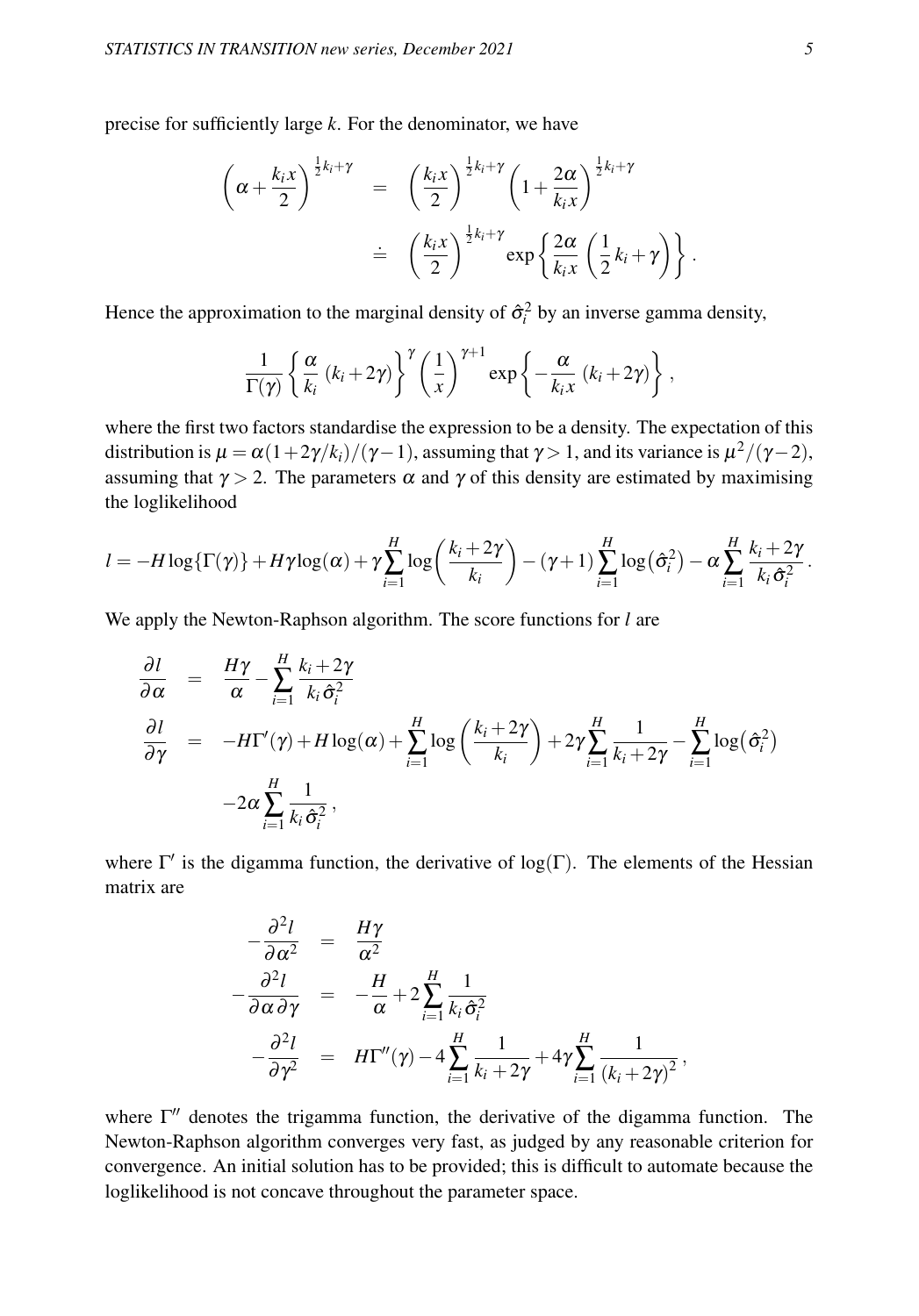The expression for *l* implies that the sufficient statistics for  $\alpha$  and  $\gamma$  are the average (or total) of  $log(\hat{\sigma}_i^2)$  and, assuming that  $\gamma \ll \frac{1}{2}k_i$  for all *i*, the average (or total) of  $1/\hat{\sigma}_i^2$ . The 'weights'  $k_i$  are therefore not as important for summarising the variances  $\sigma_i^2$  as they are for the treatment effect  $\theta$ . We confirm this on an example in Section 5.

We derive a non-iterative estimator of  $(\alpha, \gamma)$  that can be used as an alternative, or as an initial solution for the Newton-Raphson algorithm. Given  $\hat{\gamma}$ ,  $\partial l/\partial \alpha$  implies a simple expression for  $\hat{\alpha}$ ;

$$
\hat{\alpha} = \frac{H\hat{\gamma}}{\sum_{i=1}^{H} \frac{k_i + 2\hat{\gamma}}{k_i \hat{\sigma}_i^2}},\tag{1}
$$

which is well approximated by  $H\hat{\gamma}/(1/\hat{\sigma}_1^2 + \cdots + 1/\hat{\sigma}_H^2)$  when  $\hat{\gamma} \ll k_i$  for all *i*.

The posterior distribution of  $\sigma_i^2$  is inverse gamma with expectation  $E(\sigma_i^2 | \hat{\sigma}_i^2) = c$  and variance  $\text{var}(\sigma_i^2 | \hat{\sigma}_i^2) = c^2/(\gamma - 2)$ , where  $c = \alpha(k + 2\gamma)/\{k(\gamma - 1)\}$ . Denote these moments by *E* and *V*, respectively. The ratio  $E^2/V$  is equal to  $\gamma - 2$  for all  $k_i$ . This motivates the moment-matching estimator  $\hat{\gamma} = 2 + \hat{E}^2/\hat{V}$ , based on the naïve estimators of *E* and *V*. For  $\alpha$  we do not have a moment-matching estimator, but we can use the estimator given by equation (1), without the assumption that  $\gamma \ll k_i$ . Problems with maximum likelihood are sometimes encountered with small-scale data or large values of log{ $\Gamma(\hat{\gamma})$ }. We have not come across any, but this non-iterative method can be regarded as a back-up for such an eventuality.

#### 3.1. Imputation

With maximum likelihood estimators  $\hat{\alpha}$  and  $\hat{\gamma}$ , we have several options for imputation for an unknown variance. The simplest is to impute the naïve estimator of the expectation of the fitted distribution,  $\hat{c} = \hat{\alpha}(k+2\hat{\gamma})/\{\hat{k}(\hat{\gamma}-1)\}\.$  This quantity depends on the degrees of freedom *k*, although only weakly when  $k \gg 2\gamma$ , when  $(k+2\hat{\gamma})/k = 1$ . Next, we could use for imputation values generated by a draw from the fitted (inverse gamma) distribution. And finally, the uncertainty about  $\alpha$  and  $\gamma$  could be reflected by drawing first a plausible pair  $(\tilde{\alpha}, \tilde{\gamma})$  from the fitted distribution for  $(\alpha, \gamma)$  and then drawing a value  $\tilde{\sigma}_i^2$  from the plausible distribution given by  $(\tilde{\alpha}, \tilde{\gamma})$ . Some approximation cannot be avoided in this process because the joint distribution of  $(\hat{\alpha}, \hat{\gamma})$  is known only asymptotically and is estimated by using estimates for the unknown parameters. Bayesian counterparts of these procedures can be implemented;  $(\tilde{\alpha}, \tilde{\gamma})$  is drawn from the joint posterior distribution of  $(\alpha, \gamma)$ . They also entail some approximation; the paucity of information about  $\alpha$  and  $\gamma$  is unavoidable, especially if we have no means of faithfully representing the prior information about them and, indeed, when our prior information is scant. Care has to be exercised also in the choice of a flat prior to represent the absence of any such information.

The maximum likelihood estimators of  $\alpha$  and  $\gamma$ , based on studies 1–4, have very large sampling variances and the two estimators are highly correlated. When maximum likelihood (or any other method) is fitted to a small number of studies the process of using plausible values entails a lot variation.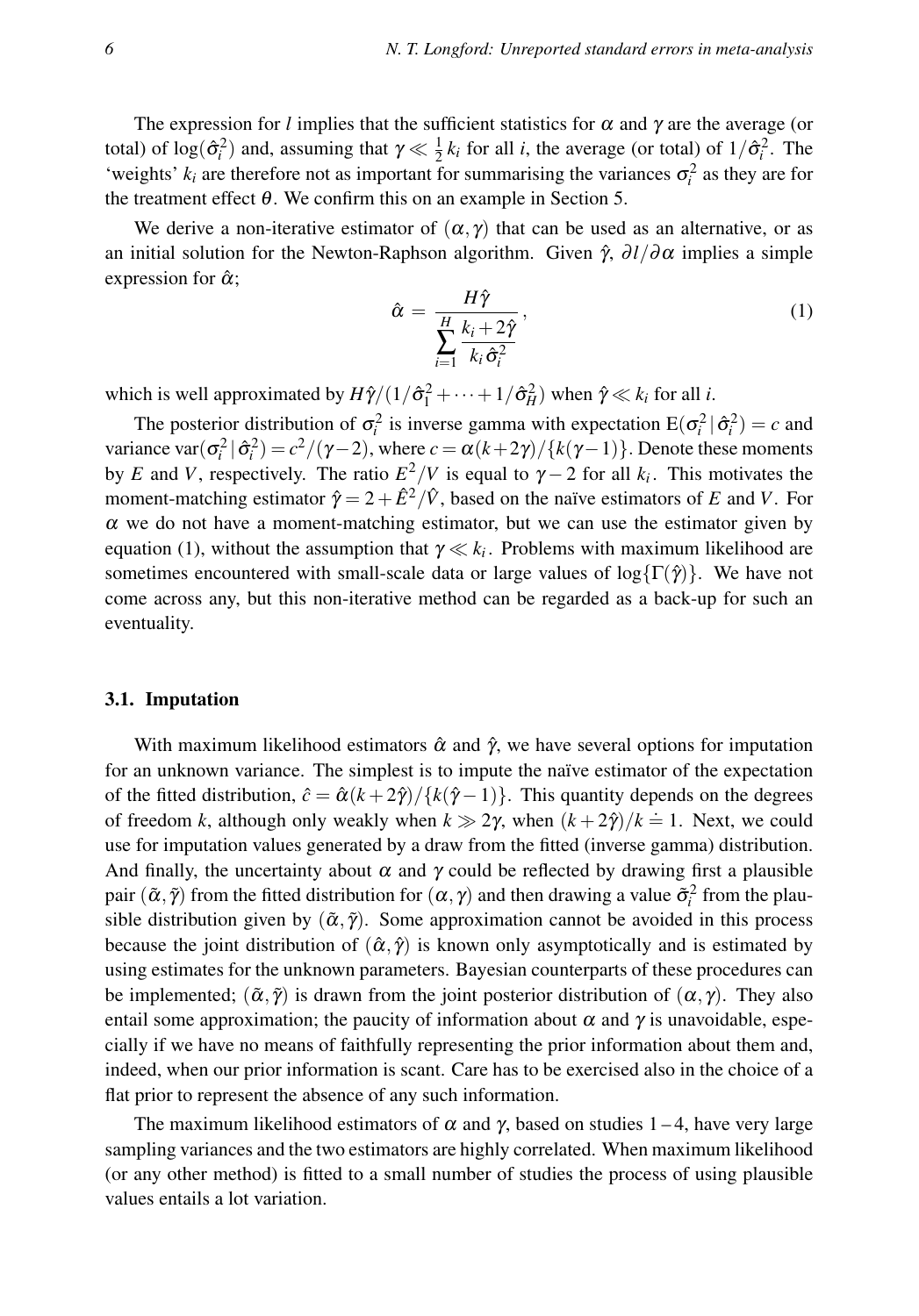#### 3.2. Meta-analysis with random effects

We have assumed that the studies have a common expectation  $\theta$ . It may be more appropriate to assume that the study-specific treatment effects  $\theta_i$  are a random sample from a distribution with expectation  $\theta$  and variance  $\omega > 0$ . If this variance were known, the optimal estimator of  $\theta$  based on the first *H* studies would be

$$
\hat{\theta} = \frac{1}{W_H(\omega)} \sum_{i=1}^H w_H(\omega) \hat{\theta}_i,
$$

where  $w_i(\omega) = 1/(\omega + \hat{\tau}_i^2)$  and  $W_H(\omega) = w_1(\omega) + \cdots + w_H(\omega)$ ; see DerSimonian and Laird (1986). A profound difficulty in using or adapting this estimator is that  $\omega$  is not known and, when  $H$  is small, is estimated with very low precision. Even if all  $H$  studies were very large, so that there would be very little uncertainty about each  $\theta_i$ ,  $i = 1, \ldots, H$ ,  $\omega$  could be estimated with only *H*−1 degrees of freedom. When the studies have moderate sample sizes and there is appreciable uncertainty about each  $\hat{\theta}_i$ , the uncertainty about  $\omega$  is even greater. This is difficult to reflect in the estimation of var $(\hat{\theta})$ , but it is obvious that the conventional estimator  $\widehat{\text{var}}(\widehat{\theta}) = 1/W_H(\widehat{\omega})$  has a negative bias. In fact, even with the assumption of a common treatment effect,  $\omega = 0$ , the estimator  $\widehat{\text{var}}(\widehat{\theta}) = 1/W_H$  has a (small) negative bias because the uncertainty about the study weights  $w_i$  is ignored. However, this bias is in practice negligible.

The effect of the study-level variance  $\omega$  on the weights  $w_i(\omega)$  is to reduce their dispersion and shrink their relative weights  $w_i/W_H$  toward the common value  $1/H$ . Therefore the effect of uncertainty about the missing value of a sampling variance diminishes with increasing  $\omega$ . So, the case of  $\omega = 0$ , explored in the rest of the article represents an extreme case, albeit without taking the uncertainty about  $\omega$  into account.

#### 3.3. Examples

The fit of the model for the variances  $\sigma_i^2$ ,  $i = 1, ..., 4$ , yields the estimates  $\hat{\alpha} = 141.23$ and  $\hat{\gamma}$  = 18.60, with estimated sampling variance matrix

$$
\left(\begin{array}{cc} 3870.33 & 611.86 \\ 611.86 & 103.93 \end{array}\right).
$$

The estimated correlation of the two estimators is 0.965. The empirical Bayes estimate of the expected value of  $\hat{\sigma}_{5}^{2}$  is  $141.23/17.60 \times (1 + 2 \times 18.60/92) = 11.27$ . The corresponding estimate of  $\hat{\tau}_5^2$  is  $11.27 \times 2/92 = 0.245$ . By substituting this value for  $\hat{\tau}_5^2$  we obtain the estimates  $\hat{\theta}_+ = 0.382$ , 0.499 and 0.445 in the respective cases A, B and C, each with estimated standard error 0.232. The latter is an underestimate in all three cases because we have pretended  $\hat{\tau}_5^2$  to be known.

The uncertainty about  $\hat{\tau}_5^2$  is partly reflected by averaging the plausible estimates  $\tilde{\theta}_+$ obtained by substituting for  $\hat{\tau}_5^2$  random draws from its fitted sampling (or posterior) distribution. The estimate of  $\theta$  is obtained as the average of the plausible estimates. The sampling variance has two components: average of the plausible sampling variances and variance of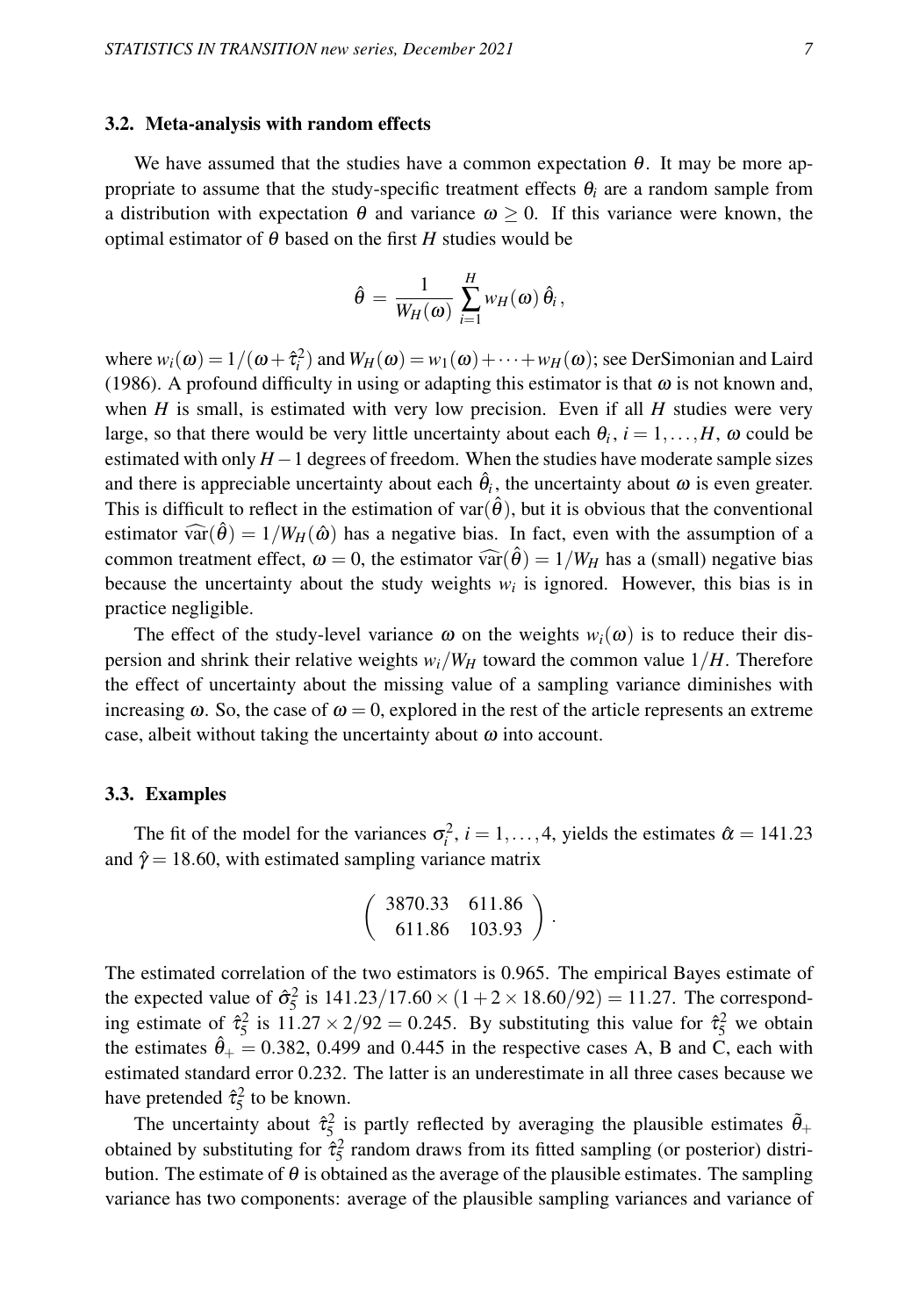the plausible estimates of  $\theta$ . The latter component should be multiplied by  $(1+1/m)$ ; when we choose a large *m*, this factor makes next to no difference.

We applied  $m = 1000$  replications; we can be profligate with the choice of *m* because the calculations that follow are simple. The averages in the three cases are 0.383, 0.500 and 0.445, and the standard errors are estimated by 0.232 in all three cases. Thus, the results are altered only slightly by using plausible values  $\tilde{\tau}_5^2$ . In fact, the estimates of the standard errors are greater by less than 0.0002 compared to when  $\hat{\tau}_5^2$  is used.

The two kinds of imputation we applied are *improper*in the terminology of Rubin (2004) because they fail to reflect the uncertainty about the missing value(s) in its entirety. Specifically, we have pretended that the parameters  $\alpha$  and  $\gamma$  were known and were equal to their estimates. We make amends for this by drawing a random sample of plausible pairs  $(\tilde{\alpha}, \tilde{\gamma})$ , and then drawing a plausible value  $\tilde{\sigma}_{H+1}^2$  from each (plausible) distribution based on the realised pair  $(\tilde{\alpha}, \tilde{\gamma})$ . In this procedure, we assume that the sampling distribution of  $(\hat{\alpha}, \hat{\gamma})$  is bivariate normal, with the sampling variance derived from the fitted information matrix. Relying on asymptotic normality with such a small sample size  $H = 4$  is clearly problematic, and some error is committed. However, this is bound to be not as large as if we pretended this variance matrix to vanish.

With this method of multiple imputation, we obtain the estimates 0.378, 0.497 and 0.443 for the respective cases A, B and C, with standard error 0.234 in each case. They do not differ materially from the results obtained by simpler improper methods of imputation. The estimate of the standard error is inflated by only 0.0025.

In generating replicates of  $(\tilde{\alpha}, \tilde{\gamma})$ , we rejected 32 pairs because they contained at least one negative value. The values of the plausible weight  $\tilde{w}_5$  ranged from 0.01 to 15.6; their mean was 4.07 and standard deviation 1.31. The substantial uncertainty about the parameters  $\alpha$  and  $\gamma$  translates to substantial uncertainty about  $\tau_5^2$  or the weight  $w_5$ , but this does not contribute substantially to the uncertainty about  $\theta$ .

# 4. Plausible values of  $\hat{\theta}$

An approach that involves relatively weak assumptions about the incompletely reported study  $H + 1$  is based on a plausible range of values of  $\tau_{H+1}^2$ . A plausible range, an interval  $(\tau_{H+1,L}^2, \tau_{H+1,U}^2)$ , is defined by the condition that all values of  $\tau_{H+1}^2$  outside this interval can be ruled out. An interval that subsumes a plausible range is also a plausible range, but a subinterval of a plausible range may not be. In ideal circumstances, the plausible range would be elicited from subject matter experts, such as clinical personnel involved in the meta-analysis or one of its studies. We assume that a plausible range for  $\tau_{H+1}^2$  has been specified. A value is said to be plausible if it is contained in the plausible range.

We evaluate the estimator  $\hat{\theta}$  conditionally on  $\tau_{H+1}^2$  being equal to each value on a fine grid that covers the plausible range. These values can be regarded as plausible for  $\hat{\theta}$ , and the range they cover,  $(\hat{\theta}_L,\hat{\theta}_U)$ , as the plausible range for  $\hat{\theta}_+$  . The plausible values of var $(\hat{\theta}_+)=$  $1/(W_H + w_{H+1})$  can be established similarly. If these two plausible ranges are narrow, then we can conclude the analysis with these two intervals, admitting the uncertainty about  $\hat{\theta}_+$ additional to its sampling variation, as well as the uncertainty about the standard error.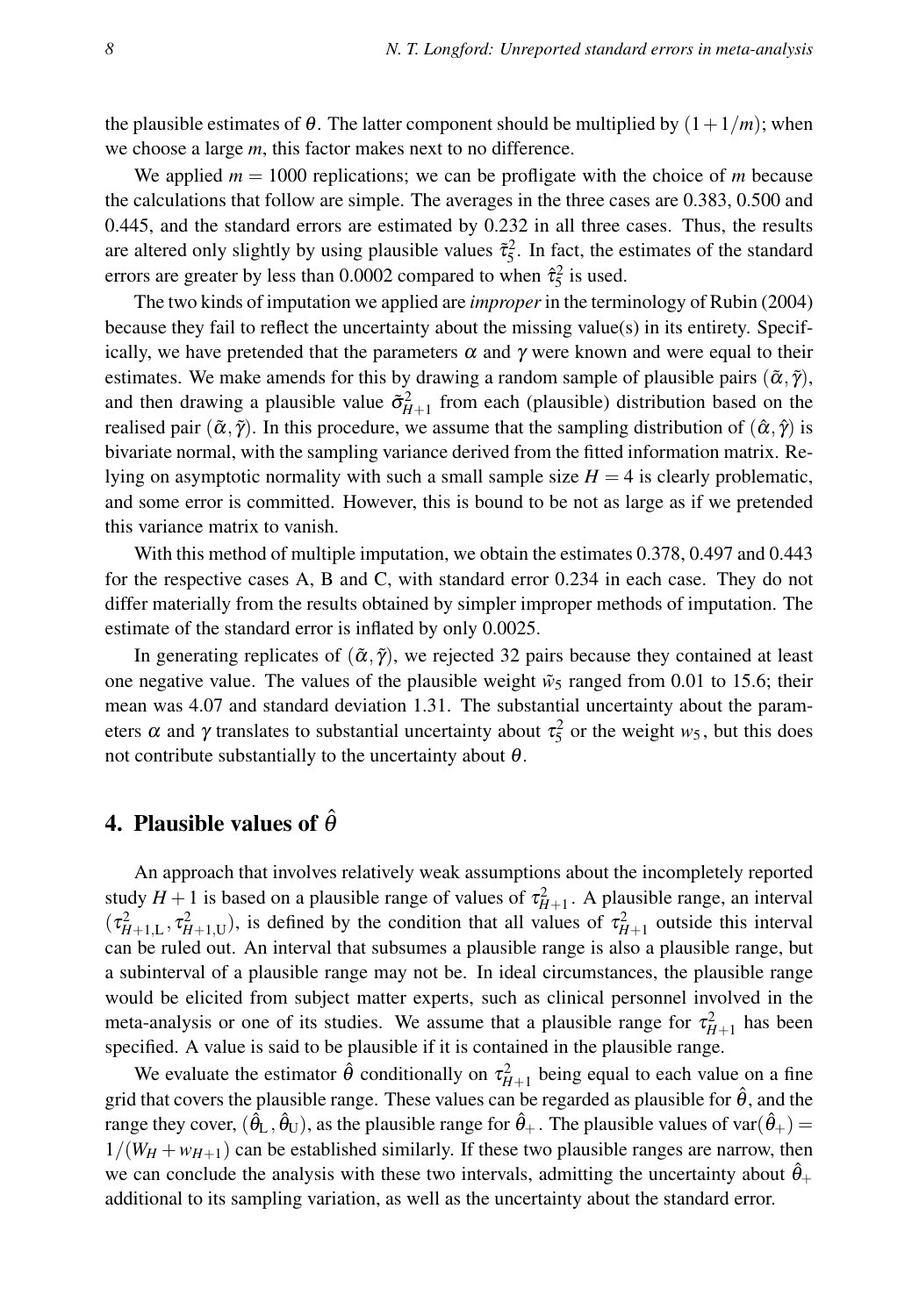The results of the meta-analyses for the three sets of studies introduced in Table 1 are presented in the panels in one row of Figure 1. The first panel at the top (Ae, for case A) presents the plausible value of  $\hat{\theta}_+$  as a function of the plausible value of  $\hat{\tau}_5^2$  (solid line). The estimate  $\hat{\theta}_-$  is indicated by horizontal dashes. By including study 5 in the meta-analysis, the estimate of  $\hat{\theta}$  is increased by about 0.10, from  $\hat{\theta} = 0.295$  to between 0.373 – 0.409. The plausible standard errors, plotted in panel As are in the range  $0.222 - 0.235$ , reduced from the standard error of  $\hat{\theta}_-$  equal to 0.263. The *t* ratio, plotted in panel At, is increased from 1.12 (based on  $\hat{\theta}_-$ ) to between 1.59 and 1.85. So, we conclude with no evidence of a treatment effect, despite an appreciable increase in the estimate of  $\theta$  and reduction in its standard error.

Panels in the middle row, based on case B, present an example in which study 5 alters the verdict of significance unequivocally, for any plausible value of  $\hat{\tau}_5^2$ . Panels at the bottom (case C) display an example of *impasse*. As a function of the estimate  $\hat{\tau}_5^2$ , the *t* ratio (panel Ct) intersects the horizontal line drawn at 1.96. There would be sufficient evidence of a treatment effect for some plausible values of  $\hat{\tau}_{5}^{2}$ , namely in the range (0.170, 0.217), but 'not significant' would be the verdict for  $0.217 < \hat{\tau}_5^2 < 0.240$ .

#### 4.1. Plausible verdicts of hypothesis testing

If establishing significance is the sole objective of the analysis, then we can conclude the analysis with an unequivocal statement when the test of the relevant hypothesis yields the same verdict for every plausible value of  $\tau_{H+1}^2$ . This approach can be reduced to evaluating the *t* ratio at the limits  $\tau_{H+1,L}^2$  and  $\tau_{H+1,U}^2$  and at most one other point. We assume that the *t* test is used throughout, and that its assumptions are satisfied.

Let  $\tilde{\tau}^2$  be a plausible value of  $\tau_{H+1}^2$  and  $\tilde{\theta}$  and  $\tilde{w}_{H+1}$  the corresponding values of  $\hat{\theta}_+$  and *w<sub>H+1</sub>*. In Appendix A we show that, except when  $\hat{\theta}_{H+1} = 0$ , the *t* ratio,  $\tilde{\theta}/\sqrt{W_H + \tilde{w}_{H+1}}$ , is either a unimodal or a monotone function of  $\tilde{\tau}^2$ ; its extension to the entire real axis has a single extreme,  $w_{H+1}^* = W_H(\hat{\theta}_-/\hat{\theta}_{H+1} - 2)$ , and is monotone in the two intervals separated by  $w_{H+1}^*$ . If  $w_{H+1}^*$  lies outside  $(w_{H+1,L}, w_{H+1,U})$ , then the *t* ratio is a monotone function of  $\tilde{w}_{H+1} = 1/\tilde{\tau}^2$  in this range, and so it suffices to evaluate it at the limits  $w_{H+1,L}$  and  $w_{H+1,U}$ ; these values of *t* delimit the plausible range of the *t* ratio. When  $w_{H+1}^*$  is contained in  $(w_{H+1,L}, w_{H+1,U})$ , the plausible values of the *t* ratio have the same sign throughout, and so their range is delimited by the *t* ratio evaluated at  $w_{H+1}^*$  and at either  $w_{H+1,L}$  or  $w_{H+1,U}$ . The plausible range of *p* values is obtained straightforwardly, as the *p* value is a decreasing function of  $|t|$ .

An interesting case arises when  $\hat{\theta}_-$  and  $\hat{\theta}_{H+1}$  have opposite signs and  $W_H \hat{\theta}_- / \hat{\theta}_{H+1}$  is a plausible value of  $w_{H+1}$ . Zero is now a plausible value of the *t* ratio, so the ratio may be both positive and negative. But significance of the *t* ratio would be plausible only in some esoteric settings with extremely wide plausible ranges of  $\tau_{H+1}^2$ .

Apart from adopting the *t* statistic for the hypothesis  $\theta = 0$ , the only assumption we have made is about the plausible range for  $w_{H+1}$ . For its specification we have to rely on expert opinion formed by information from other studies and the nature of the variation of the outcome variable in the relevant population. Eliciting such opinion is far from trivial. Experts may be ill-at-ease and reticent to cooperate, being concerned that the integrity and veracity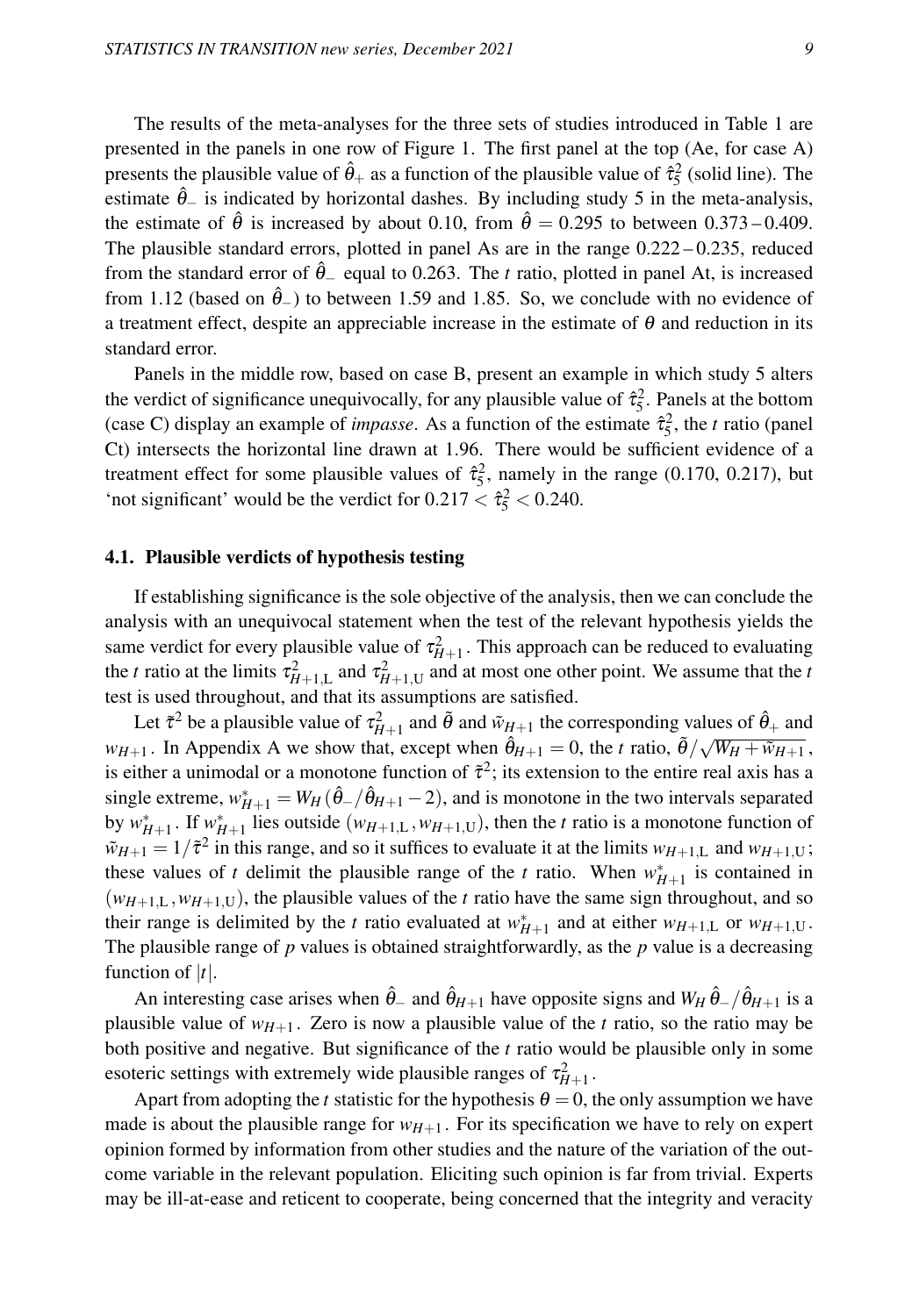

Figure 1: Plausible estimates (e), standard errors (s) and *t* ratios (t) in the meta-analyses A, B and C (Table 1). Horizontal dashes mark the relevant statistics for the four studies with complete information and the horizontal dots are drawn at the critical value of the *t* ratio, 1.96. By construction (identical sets of variance estimates  $\hat{\tau}_i^2$  in Table 1), the panels As, Bs and Cs are identical.

of their statements may be undermined in the future when new information emerges.

An alternative to this approach involves finding the values of  $\tau_{H+1}^2$  for which the *p* value of 0.05, or another a priori selected value, is attained. The behaviour of the *t* ratio as a function of  $\tau_{H+1}^2 = 1/w_{H+1}$  implies that there are at most two such values. These borderline points are easy to find by the Newton method or another line search algorithm. Within each interval delimited by a pair of these borderline values, the *p* value is either entirely greater or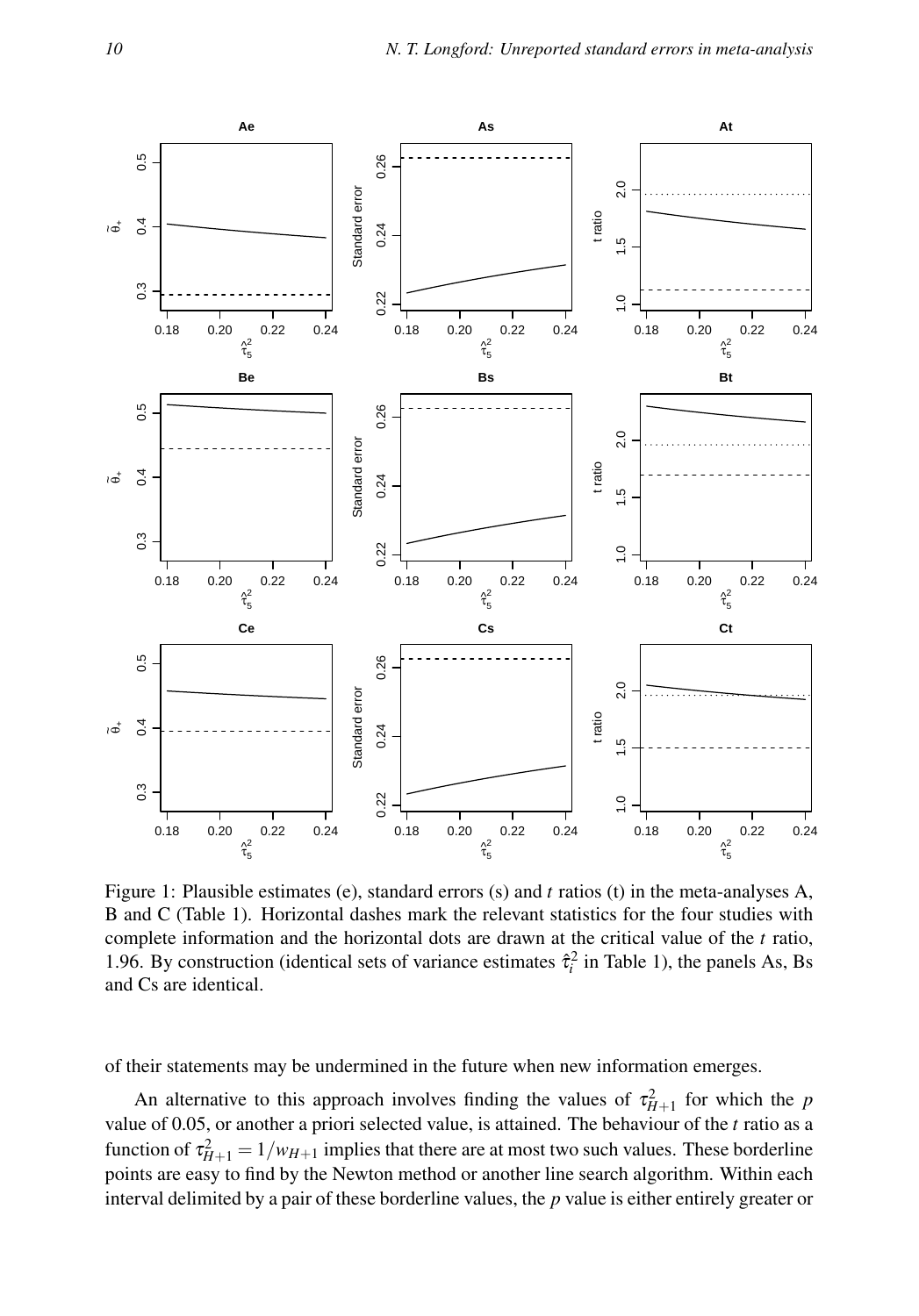smaller than the reference value, say 0.05. We then ask the experts whether every interval in which the *p* values are greater than 0.05 is entirely implausible. If the answer is affirmative, then we conclude with the verdict of significance because it would have been attained for *any* plausible value of  $\tau_{H+1}^2$ .

A drawback of both approaches is the possibility of an impasse, which arises when significance would have been achieved for some but not all plausible values of  $\tau_{H+1}^2$ . In such a case, we have to admit that both significance and its negation are plausible outcomes of the analysis. In general, it is preferable to specify as narrow a plausible range for  $\tau_{H+1}^2$  as possible, to reduce the chances of an impasse. However, it is an imperative that any value of  $\tau_{H+1}^2$  outside the declared range can be ruled out; otherwise the integrity of the method is breached. In the second variant of this approach, it is important to discourage a hasty or perfunctory dismissal of the plausibility of the intervals in which the *p* value is greater than the reference (0.05).

# **4.2.** Accounting for the uncertainty about  $\tau^2_{H+1}$

The uncertainty that can be attributed to the unknown  $w_{H+1}$  is assessed by the conditional distribution of  $\hat{\theta}_+$  given  $\hat{\theta}_-$  and  $W_H$ . The Taylor expansion for  $\hat{\theta}_+$  around  $\hat{\theta}_-$  yields the approximation

$$
\text{var}(\hat{\theta}_+ | \hat{\theta}_-, \hat{\theta}_{H+1}) \doteq (\hat{\theta}_{H+1} - \hat{\theta}_-)^2 \, \text{E}\left\{ (1 + r_{H+1})^{-4} \right\} \, \text{var}(\hat{r}_{H+1}), \tag{2}
$$

where  $r_i = w_i/W_H$ ,  $i = 1,...,H+1$ , is the relative weight. This identity is derived in Appendix B. It implies three factors that have an impact on the uncertainty about  $\hat{\theta}_+$ : the deviation of  $\hat{\theta}_{H+1}$  from  $\hat{\theta}_{-}$ , the relative magnitude of  $w_{H+1}$  with respect to  $W_H$ , and the variance of this ratio  $r_{H+1}$ . The first factor does not involve  $r_{H+1}$ , and can be evaluated from the available data directly. It vanishes when  $\hat{\theta}_{H+1} = \hat{\theta}_-$ , and then  $\hat{\theta}_+ = \hat{\theta}_-$  for any value of  $\tau_{H+1}^2$ . The second term has an upper bound of 1.0. If study  $H + 1$  is large, then  $w_{H+1}$  is also large, and then this factor is small. Further, when we have a lot of information about  $\theta$ , and so  $W_H$  is large, then var $(\hat{r}_{H+1})$  is small. These considerations, however loose and involving approximation, conform with intuition. A study  $H + 1$  omitted from meta-analysis introduces greater uncertainty about  $\theta$  when  $\hat{\theta}_{H+1}$  is exceptional among the estimates  $\hat{\theta}_1, \ldots, \hat{\theta}_H$  , when the study contains a lot of information about  $\theta$  ( $w_{H+1}$  is small), and when we are uncertain about  $w_{H+1}$ .

The first factor is equal to  $0.167$ ,  $0.061$  and  $0.051$  for the respective cases A – C presented in Table 1. The other two factors have values common to the three cases. The plausible values of  $r_{H+1}$  are in the range 0.265 – 0.406, and for  $1/(1 + r_{H+1})^4$  they are in the range 0.256 – 0.390. We approximate var $(\hat{r}_{H+1})$  conservatively by the variance of the uniform distribution on (0.265,0.406), that is,  $0.141^{2}/12 = 0.00166$ , and the expectation of  $1/(1 +$  $(r_{H+1})^4$  by its largest plausible value,  $1/1.265^4 = 0.390$ . Thus a conservative estimate of the variance in (2) is  $0.167 \times 0.00166 \times 0.391 = 1.08 \cdot 10^{-4}$ , that is, standard deviation of about 0.0104 in case A, 0.0063 in case B, and 0.0057 in case C. This is a small contribution to the overall uncertainty attributable to the variation of the outcome variable in the studied population(s), as quantified by  $1/\sqrt{W_H} = 0.263$ .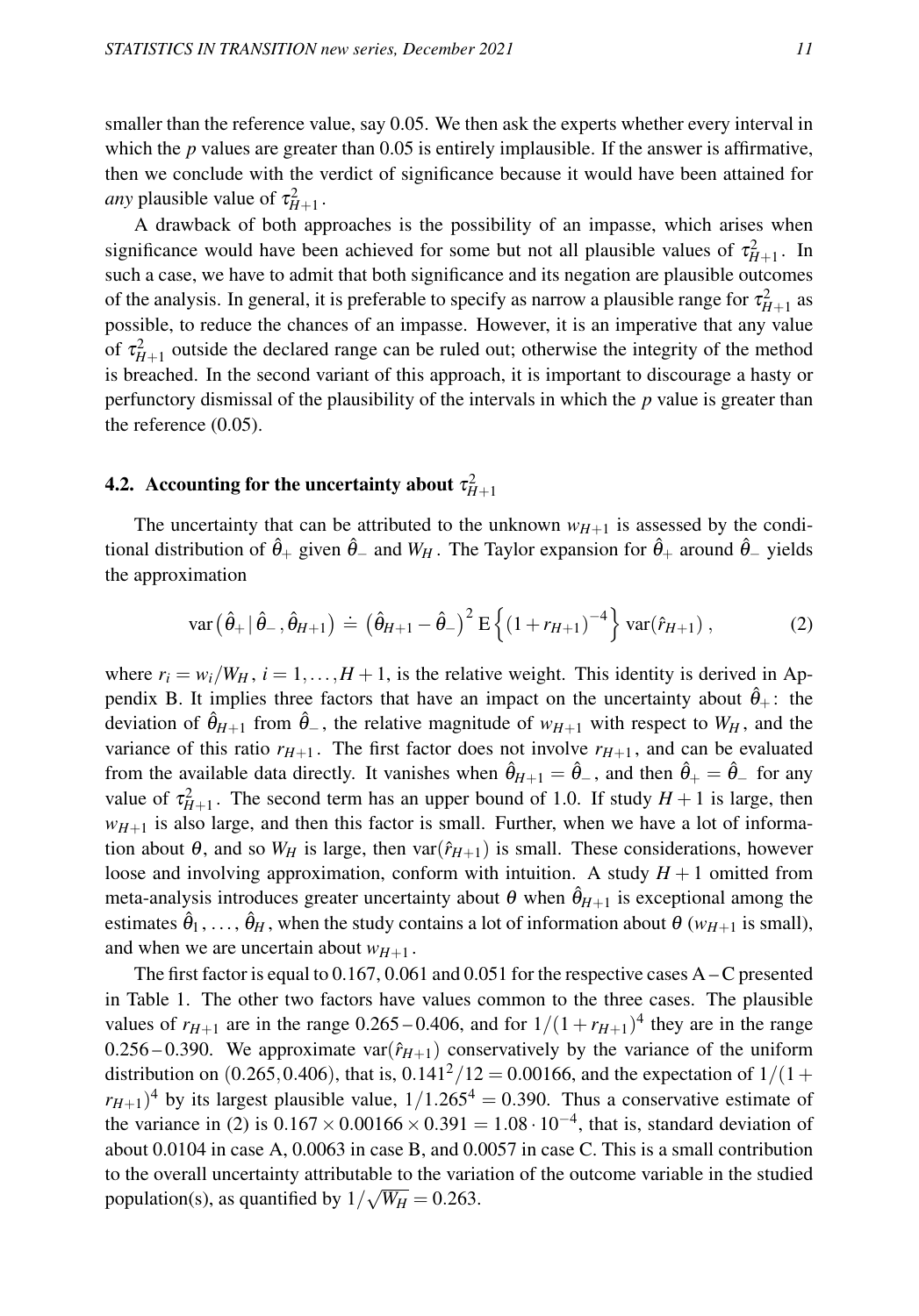| Study | Estimate | St. error | $n^{(P)}$ | $n^{(M)}$ |
|-------|----------|-----------|-----------|-----------|
| S1    | $-3.1$   | 2.91      | 18        | 25        |
| S2    | $-2.5$   | 2.20      | 23        | 26        |
| S3    | $-1.8$   | 3.02      | 16        | 11        |
| S4    | $-6.8$   | 2.30      | 23        | 22        |
| S5    | 3.6      | 1.71      | 20        | 21        |
| S6    | $-4.6$   | 2.26      | 26        | 29        |
| S7    | $-2.3$   | 1.97      | 32        | 34        |
| S8    | $-2.9$   | 1.68      | 47        | 50        |

Table 2: Estimates, standard errors and sample sizes  $(n^{(P)} -$  placebo and  $n^{(M)} -$  mirtazapine) for the studies in the systematic review of Mavridis *et al.* (2014).

### 5. Example II

In this section we illustrate the methods on a systematic review conducted by Mavridis *et al.* (2014) for comparing mirtazapine, a drug for treating clinical depression, with placebo. The outcome variable is recorded on the HAMD21 scale constructed originally by Hamilton (1967) using a patient questionnaire. Larger values of HAMD21 correspond to more severe illness.

The systematic review found eight studies. Their results are presented in Table 2, listing the estimate of the treatment effect  $(\hat{\theta}_i)$ , its (estimated) standard error, and the number of observations  $(n_i^{(P)}$  $\binom{(\mathbf{P})}{i}$  for placebo and  $n_i^{(\mathbf{M})}$  $i_i^{(w)}$  for mirtazapine) for each study S1 – S8. Study S5, the only one with  $\hat{\theta}_i > 0$ , is an obvious outlier. The standard errors are in the range 1.68– 3.02, and the numbers of observations are in the range 27–97.

We pretend that one of the standard errors is missing and apply the methods that make use of the estimate and sample size for this study. The results are presented in Table 3. Row labelled  $-Si$ ,  $i = 1, \ldots, 8$ , represents the setting with the standard error in study S*i* missing. The first two columns present the estimates of the parameters of the inverse gamma distribution on which imputation for this missing value is based. The next column presents the estimate of the treatment effect based on the seven retained studies ( $\hat{\theta}_$ two columns present the imputed standard error  $\tilde{\tau}_i$  derived from the (empirical) posterior expectation of the variance  $\sigma_i^2$  and the estimate of  $\theta$  based on this standard error  $(\hat{\theta}_+)$ . The right-most column displays the estimates and standard errors based on averaging over 100 random draws from the posterior distribution of  $\sigma_i^2$ .

The results are presented with three decimal places, so that the small differences of the estimates can be discerned. The target of estimation is the treatment effect based on the estimates of all the eight studies,  $\hat{\theta} = -2.061$ . With no data discarded, the standard error of  $\hat{\theta}$  is estimated by 0.751. By imputing the posterior mean, all single-imputation estimates  $\hat{\theta}_+$  are close to the target, except for the setting –S5. The estimated standard errors are also close to 0.751, except for –S5. All of them should exceed 0.751 because they are based on less information. The contradiction arises because the uncertainty about the imputed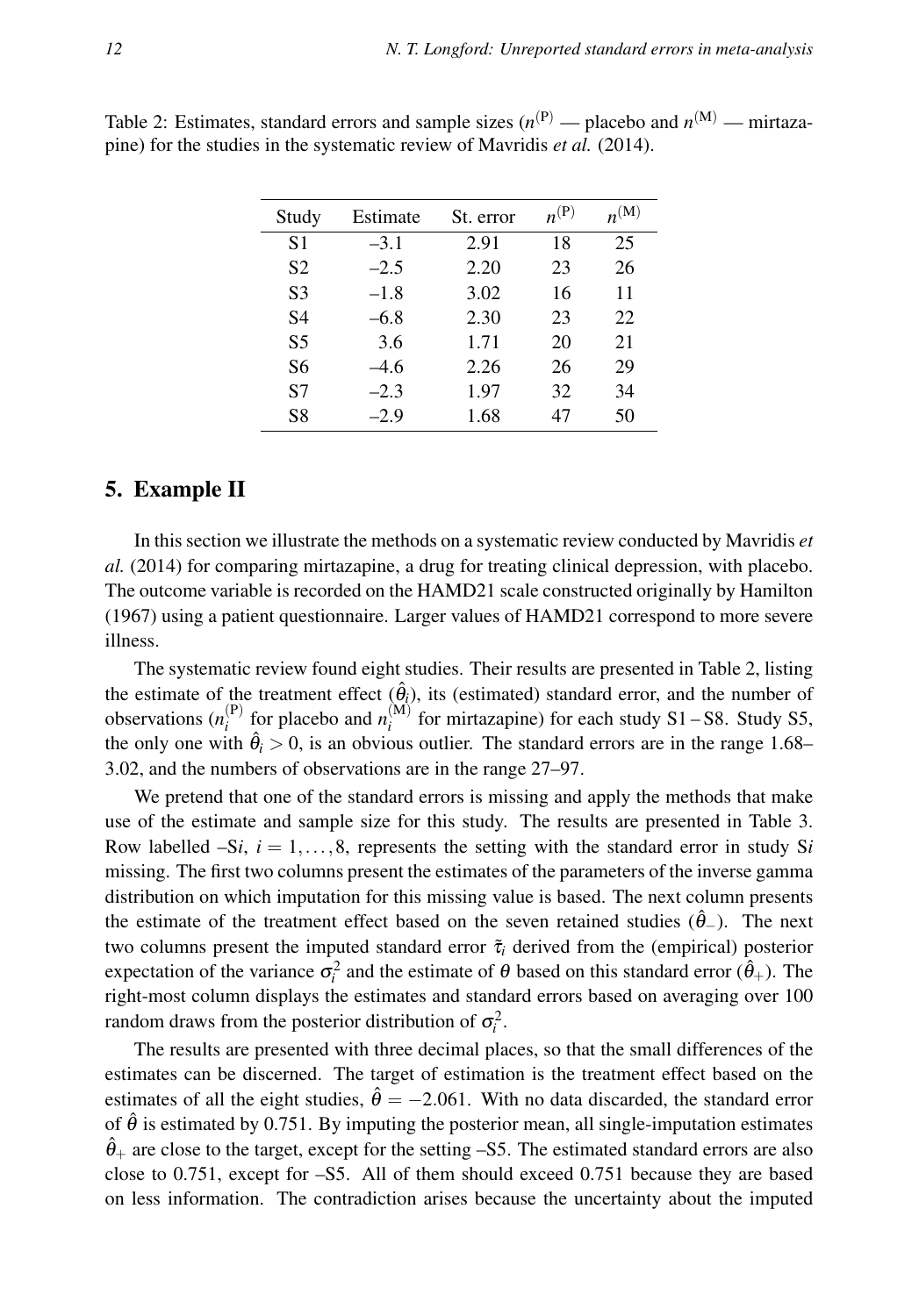Table 3: Estimates and estimated standard errors (se) of the treatment effect; metaanalysis of studies summarised in Table 2, with one standard error  $\hat{\tau}_i$  deleted;  $\theta$  — the study discarded altogether;  $\theta_+$  — the study included, with the posterior expectation of  $\sigma_i$  imputed;  $\tilde{\theta}_+$  the study included, with multiple imputation for  $\sigma_i$ .

|       | $\hat{\alpha}$ | ŷ     | $\hat{\theta}_-$ (se) | $\tilde{\tau}_i$ | $\hat{\theta}_+$ (se) | $\tilde{\theta}_+$ (se) |
|-------|----------------|-------|-----------------------|------------------|-----------------------|-------------------------|
| $-S1$ | 3.03           | 7.46  | $-1.987(0.777)$       | 2.36             | $-2.096(0.748)$       | $-2.098(0.753)$         |
| $-S2$ | 2.89           | 6.63  | $-2.003$ $(0.799)$    | 2.23             | $-2.060(0.752)$       | $-2.061(0.758)$         |
| $-S3$ | 3.05           | 6.87  | $-2.079(0.775)$       | 3.26             | $-2.064(0.754)$       | $-2.063(0.764)$         |
| $-S4$ | 2.89           | 6.62  | $-1.496(0.795)$       | 2.34             | $-2.043(0.752)$       | $-2.050(0.767)$         |
| $-S5$ | 5.54           | 13.45 | $-3.414(0.836)$       | 2.59             | $-2.750(0.795)$       | $-2.753(0.797)$         |
| $-S6$ | 2.94           | 7.00  | $-1.746(0.796)$       | 2.05             | $-2.120(0.752)$       | $-2.121(0.753)$         |
| $-S7$ | 2.93           | 6.92  | $-2.021(0.812)$       | 1.85             | $-2.066(0.745)$       | $-2.064(0.754)$         |
| $-S8$ | 3.09           | 7.57  | $-1.852(0.840)$       | 1.47             | $-2.108$ $(0.739)$    | $-2.113(0.748)$         |

Row labelled  $-Sk$ ,  $k = 1, ..., 8$ , indicates that  $\hat{\tau}_k$  is regarded as missing.

standard error is ignored. Multiple imputation corrects this bias but the estimates  $\hat{\theta}_+$  differ from their single-imputation counterparts  $\hat{\theta}_+$  only slightly.

The estimates stand out for the setting –S5 because study S5 has a smaller standard error than its sample size suggests. When  $\tilde{\tau}_5$  is imputed the contribution of S5 to estimating  $\theta$  is underrated, and so its influence is reduced. In summary, imputation of the posterior mean of the variance is sufficient for estimating the treatment effect. Multiple imputation yields similar estimates and inflates the standard errors only slightly.

We illustrate sensitivity analysis by pretending that  $\hat{\tau}_5$  is not recorded. Since  $\hat{\theta}_5$  is an outlier among the estimates, it may be justified to discard the study altogether, especially if a careful review of the literature and of other sources discovers some reason for the exceptional result. Failure to report  $\hat{\tau}_5$  might also raise suspicion about both the quality and context of the study. Instead of the dichotomy, to include or exclude the study from the meta-analysis, we define a plausible range of standard errors,  $(\tilde{\tau}_{5L}, \tilde{\tau}_{5U})$ . Exclusion corresponds to  $\tilde{\tau}_{5L} = +\infty$ , implying that also  $\tilde{\tau}_{5U} = +\infty$ . Exclusion being plausible corresponds to  $\tilde{\tau}_{5L} < +\infty$  and  $\tilde{\tau}_{5U} = +\infty$ .

An analyst might impute for  $\hat{\tau}_5$  the standard error from a study with a similar sample size, such as S1 or S4, and allowing some larger values to reflect the doubt about  $\hat{\theta}_5$ . Suppose the plausible range for  $\hat{\tau}_5$  is set to (2,5). Figure 2 displays the plot of the plausible values of  $\hat{\theta}_+$  as a function of  $\tilde{\tau}_5$  (solid line) together with the plausible confidence intervals (shaded area). For  $\tilde{\tau}_5 = 2.0$ ,  $\hat{\theta}_+$  is close to the target  $\hat{\theta}_+ = -2.06$  (horizontal line of long dashes), so the error caused by the failure to allow for  $\hat{\tau}_5 = 1.7 < \tilde{\tau}_{5L}$  is not harsh.

For  $\tau_5 = 5.0$ , study S5 contributes with very small weight;  $\hat{\theta}_+$  is close to  $\hat{\theta}_-$ , marked by the horizontal dashed line. The standard error increases with  $\tilde{\tau}_5$ , from 0.771 at  $\tilde{\tau}_5 = 2.0$ to 0.824 at  $\tilde{\tau}_5 = 5$  — the grey region narrows towards the right. The upper confidence limit for  $\hat{\theta}_+$  decreases with  $\tilde{\tau}_5$ . It crosses zero at  $\tilde{\tau}_5 = 1.32$ . So, there is evidence of a negative effect of mirtazapine so long as  $\hat{\tau}_5 > 1.32$ . If  $\hat{\tau}_5$  were very small, study S5 would dominate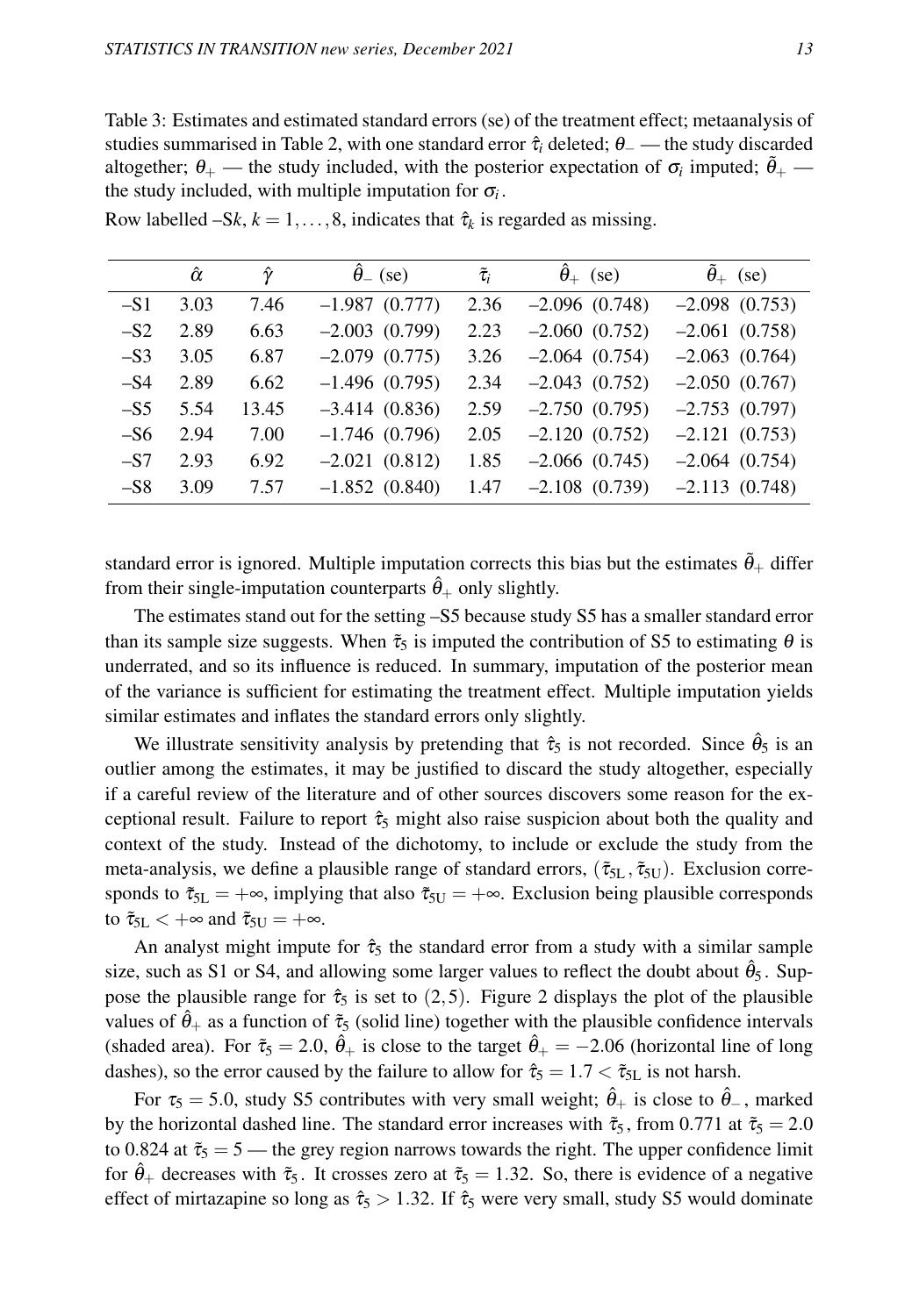

Figure 2: Sensitivity analysis. Plausible estimate of the treatment effect  $\hat{\theta}$  as a function of the plausible value of the standard error  $\tau_5$  when  $\hat{\tau}_5$  for study S5 is masked, regarded as not reported.

the meta-analysis and it would conclude with evidence of a positive (detrimental) effect of mirtazapine. This would happen for  $\hat{\tau}_5 < 0.64$ . Such an outcome would not be credible given that all but one study yielded a negative estimate.

#### 6. Discussion

The empirical Bayes approach in Section 3 involves some assumptions that are contentious and their plausibility is difficult to assess. The approach motivated by sensitivity analysis in Section 4 carries a lighter burden of assumptions but has a heavier demand on input — it requires the declaration of a plausible range for the missing sampling variance. Also, it may conclude with an impasse, when one conclusion, e.g., of a hypothesis test, is obtained for some plausible values of this variance, and another conclusion for other values that are equally plausible.

The analysis in Section 2 shows that a study with standard error not reported can contribute to the estimation of the overall treatment effect. Accounting for the uncertainty about the imputed standard error makes much less difference. Similar conclusions can be drawn about using plausible values for the missing standard error(s).

The model applied in Section 3 can be expanded to a regression model, and thus strengthen the inference about a missing variance by exploiting the association of the variance and mean implied by the distribution of the outcomes or other auxiliary information. This approach is not always useful. For example, when the outcomes are binary and the events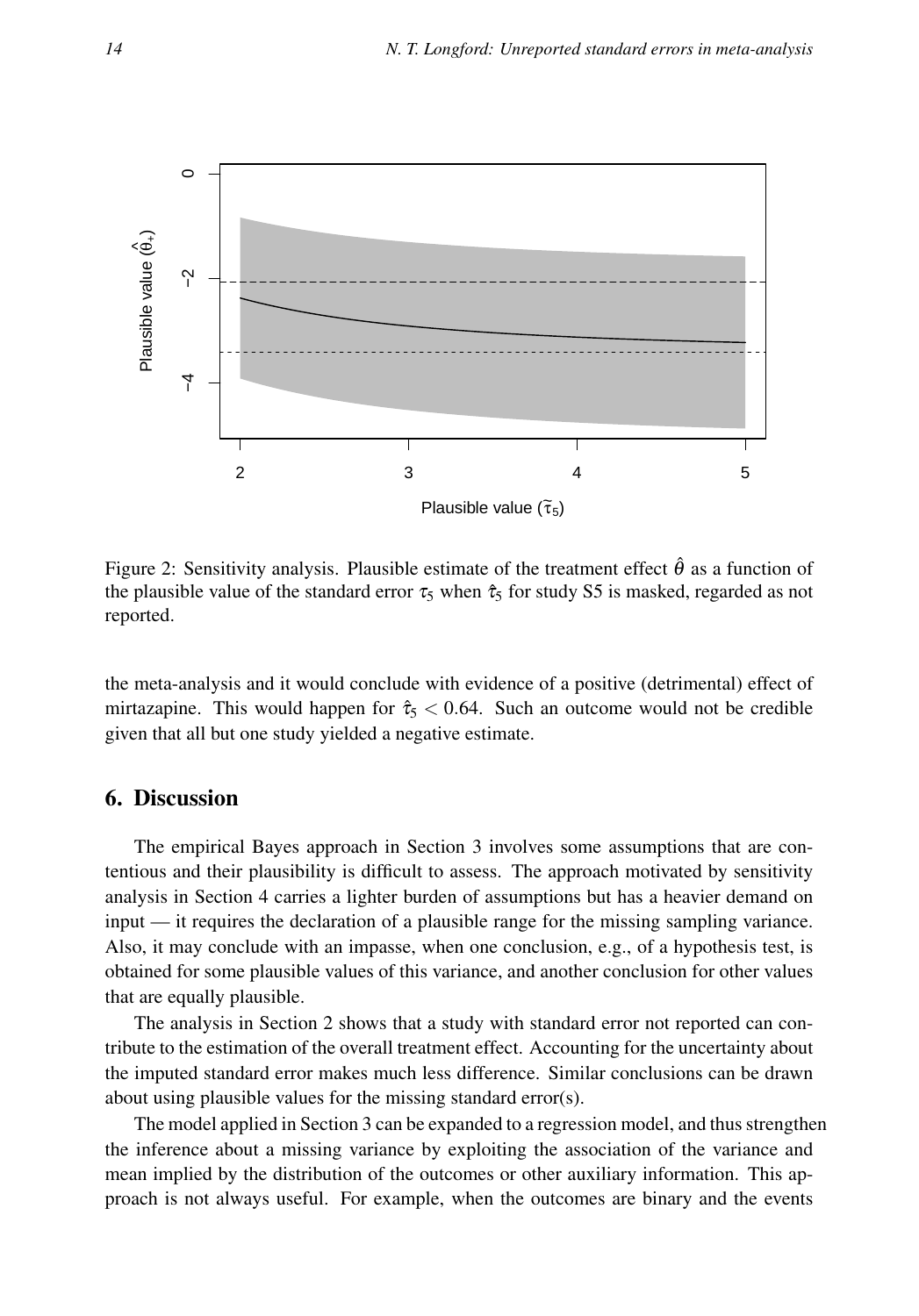are neither rare nor very frequent the variance is a very flat function of the probability. In any case, the small number of studies precludes any complex modelling and any reliable inference about the mean-variance relationship; prior information may be more useful.

The examples in Sections 4 and 5 confirm that even simple methods, using some shortcuts on proper imputation, exploit nearly to the full the information about an incompletely reported study and they estimate the standard error of the overall treatment effect with negligible bias. Sensitivity analysis using plausible ranges for the missing variance has some potential but this is undermined by the general reluctance to participate in elicitation of these ranges.

The common or average treatment effect  $\theta$  is ascribed importance, and motivates the attempt to recover information contained in an incompletely reported study  $(H + 1)$ . The problem has some commonality with publication bias, a widely studied issue. The expectation  $\theta$  can be interpreted as the treatment effect in a set of studies among which the realised studies are a random sample. This interpretation has a flaw in that the treatment effects of these studies,  $\theta_1, \ldots, \theta_{H+1}$ , would be a random sample from a meaningful distribution only if the populations (constituencies) and contexts of the studies were selected at random from a universe of potential studies, that is, according to a design. In practice, these aspects are selected haphazardly, influenced by the availability of expertise and funding and concern about the specific issue. Also, the contexts of the realised studies, especially those conducted in the more distant past and in countries with different levels of development and organisation of health care, may differ a great deal from the context for which the inferences drawn by a meta-analysis are intended. Such relevance is rarely incorporated in the weights used for estimating the overall (or average) treatment effect.

All the data used in this article are displayed in Tables 1 and 2.

### References

- Begg, C., Cho, M., Eastwood, S., Horton, R., Moher, D., Olkin, I., Pitkin, R., Rennie, D., Schulz, K.F., Simel, D., and Stroup, D.F., (1996). Improving the quality of reporting of randomized controlled trials. The CONSORT statement. *Journal of the American Medical Association*, 276, pp. 637–639.
- DerSimonian, R., and Laird, N., (1986). Meta-analysis in clinical trials. *Controlled Clinical Trials*, 7, pp. 177–188.
- Duval, S.J., and Tweedie, R.J., (2000). Trim and fill: A simple funnel-plot-based method of testing and adjusting for publication bias in meta-analysis. *Biometrics*, 56, pp. 455– 463.
- Gamble, C., and Hollis, S., (2005). Uncertainty method improved on best-worst case analysis in a binary meta-analysis. *Journal of Clinical Epidemiology*, 58, pp. 579–588.
- Glass G.V., (1976). Primary, secondary, and meta-analysis of research. *Educational Researcher*, 5, pp. 3–8.
- Haidich, A.B., (2010). Meta-analysis in medical research. *Hippokratia*, 14, pp. 29–37.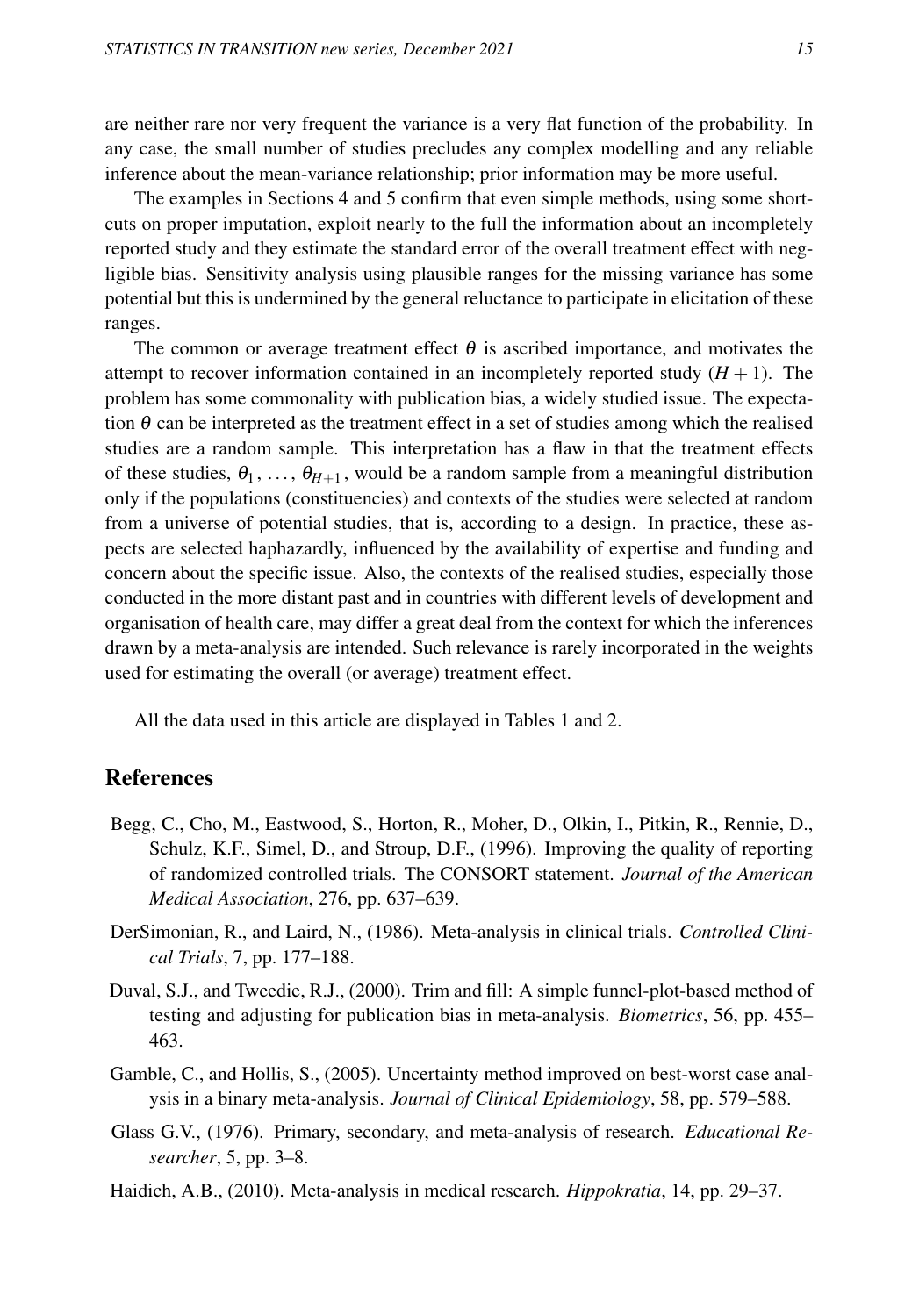- Hamilton, M., (1967). Development of a rating scale for primary depressive illness. *British Journal of Social and Clinical Psychology*, 6, pp. 278–296.
- Hedges L.V., and Olkin I., (1985). *Statistical Methods for Meta-Analysis.* Boston, MA: Academic Press.
- Lin, L., and Chu, H., (2018). Quantifying publication bias in metaanalysis. *Biometrics*, 74, pp. 785–794.
- Longford, N.T., (2010). Small-sample inference about variance and its transformations. *SORT, Journal of the Catalan Institute of Statistics*, 34, pp. 3–29.
- Longford, N.T., (2015). On the inefficiency of the restricted maximum likelihood. *Statistica Neerlandica*, 69, pp. 171–196.
- Mavridis, D., White, I.R., Higgins, J.P.T., Cipriani, A., and Salanti, G., (2014). Allowing for uncertainty due to missing continuous outcome data in pairwise and network meta-analysis. *Statistics in Medicine*, 34, pp. 721–741.
- Rice, K., Higgins, J.P.T., and Lumley, T., (2018). A re-evaluation of fixed effect(s) metaanalysis. *Journal of the Royal Statistical Society* Series A, 181, pp. 205–227.
- Rothstein, H.R., Sutton, A.J., and Borenstein, M., (2005). *Publication Bias in Meta-Analysis. Prevention, Assessment and Adjustments.* Wiley and Sons, Chichester, UK.
- Rubin, D.B., (2004). *Multiple Imputation for Nonresponse in Surveys.* 2nd ed. New York, NY: Wiley.
- von Elm, E., Altman, D.G., Egger, M., Pocock, S.J., Gøtzsche, P.C., and Vanderbroucke, J.P., (2008). STROBE Initiative. The strengthening of reporting of observational studies in epidemiology (STROBE) statement: guidelines for reporting observational studies. *Journal of Clinical Epidemiology*, 61, pp. 344–349.